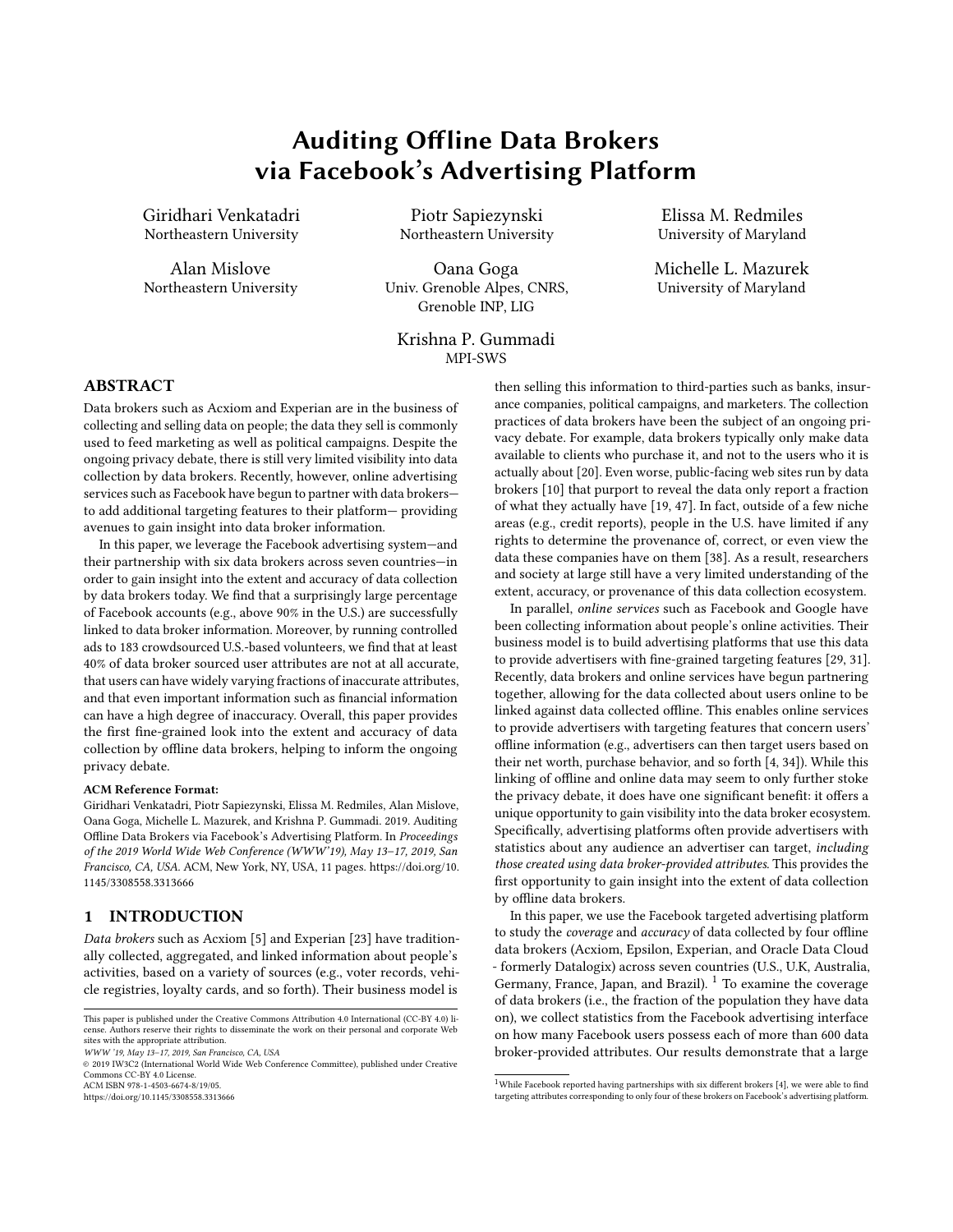percentage of Facebook accounts (e.g., ranging from over 48% of users in Japan to over 90% of users in the U.S.) are indeed linked to some data broker information, thus demonstrating for the first time the extent of offline-online data linkage, in addition to demonstrating the coverage of offline data brokers. Furthermore, we devise a methodology to study the coverage at a fine granularity based on the targeting mechanisms and statistics commonly provided by online advertising platforms in Section [3.](#page-3-0) We find that data broker coverage generally increases with the age of users, and can be significantly lower in U.S. counties with higher poverty levels. We also find that data brokers have high levels of coverage for potentially sensitive user attributes such as income (76.9% of all U.S. users), net worth (67.6%), and purchase behavior (86.7%).

Facebook provides users with an Ads Preferences Page [\[28\]](#page-10-12) where they can see and correct what data Facebook has inferred about them; however, this page does not reveal to users any of the attributes sourced from data-brokers [\[2\]](#page-10-13). To study the accuracy of these attributes we use a recently-proposed transparency mechanism [\[53\]](#page-10-14), which consists of running ads that reveal information about their targeting to the targeted users. Such ads, called Transparency-enhancing advertisements (Treads), work because advertising platforms by their very functionality only show targeted ads to users who satisfy the targeting of that ad. Thus, by running one distinct Tread targeting each individual data-broker-sourced attribute offered by the ad platform, we can reveal to users which data broker attributes they have.

To study the accuracy of attributes sourced from data brokers, we run Treads to a set of crowdworkers who installed a browser extension that collects the Treads seen by the worker, and surveys them about the accuracy of the inferred broker information. We use the results from 183 workers—corresponding to 1,432 individual inferred data broker attributes—to analyze the overall accuracy of broker and Facebook information, the per-user accuracy of broker and Facebook information, and the accuracy of broker information across various information categories. We find that the wide coverage of data broker information comes at the cost of mediocre accuracy, with around 40% of attributes being reported as "Not at all accurate" by workers. We also find that inaccuracy does not occur in an all-or-none fashion (i.e., users can have widely varying percentages of inaccurate data broker attributes). Finally, we find that even potentially sensitive attributes like financial information have mediocre accuracy, with for example 56% of attributes about investments reported as "Not at all accurate".

Taken together, our results present the first detailed look into the coverage and accuracy data broker ecosystem; our methodology could also be used to help trace the provenance of collected data, as well as to study how data collection practices change over time.

#### <span id="page-1-0"></span>2 BACKGROUND

We begin by providing some background about offline data brokers, before explaining relevant parts of Facebook's advertising interface.

#### 2.1 Offline data brokers

While some data brokers such as Acxiom [\[5\]](#page-10-1), Epsilon [\[21\]](#page-10-15), and Datalogix (now part of Oracle Data Cloud [\[39\]](#page-10-16)) are geared towards aggregating consumer data to sell to marketers and advertisers, other companies such as Experian [\[23\]](#page-10-2) have a greater focus on creating credit reports for businesses.

Kinds of data collected The data collected by data brokers is diverse and often very sensitive. It can include demographic information such as ethnicity and occupation, household characteristics such as age and number of children, financial information such as income and net worth, life events such as divorces, and credit-related information about property, mortgages, and investments [\[9,](#page-10-17) [26\]](#page-10-18). Other information collected can include sensitive health-related information such as ailments, medications, visual impairments, and health indicators [\[8,](#page-10-19) [26\]](#page-10-18). Publicly available detailed catalogs of data offered by data brokers are hard to find; we were only able to find the following data catalogs corresponding to Experian [\[26\]](#page-10-18), Oracle Data Cloud [\[40\]](#page-10-20), and Acxiom [\[6\]](#page-10-21). These catalogs show the diversity, sensitivity, and fine-grained nature of the information collected by these data brokers, highlighting the importance of understanding their data collection better.

Extent of data collection Data brokers reveal only high-level information about the extent of the data they collect. For example, Acxiom reveals that its data collection "now encompasses more than 62 countries, 2.5 billion addressable consumers and more than 10,000 attributes", for a "comprehensive representation of 68 percent of the world's online population" [\[7\]](#page-10-22). Similarly Epsilon reveals that its data covers "virtually every U.S. household" [\[22\]](#page-10-23), and Experian reveals that it "maintains credit information on approximately 220 million U.S. consumers and 25 million active U.S. businesses", "demographic information on approximately 235 million consumers in 117 million living units across the U.S.", and "information on more than 650 million vehicles in the U.S. and Canada" [\[24\]](#page-10-24). However, except to their clients, these data brokers usually do not reveal detailed lists of what kinds of information they collect, and how many users are covered by different kinds of information.

Some data brokers do allow individuals to gain some insight into the data collected about them, such as Acxiom's "About the Data" site [\[10\]](#page-10-4) and Experian's free credit reports [\[25\]](#page-10-25). However, these are only sanitized versions of their data and only show a fraction of the actual data collected [\[19,](#page-10-5) [47\]](#page-10-6).

#### 2.2 Facebook's advertising platform

Facebook's advertising platform is one of the largest and most mature online advertising platforms. It leverages Facebook's user data to allow advertisers to target audiences of users (i.e., sets of users with particular attributes) with ads.

Targeting parameters When specifying an audience, advertisers must specify the location (e.g., countries, states, or postal codes), age range (between 13 and 65+), and gender of users to target. In addition, advertisers can choose to include or exclude users who have certain attributes, choosing from a list containing 1,121 attributes; of these, 614 attributes come from Facebook and are present in all countries, while the others come from data brokers and can vary across countries [\[2\]](#page-10-13). In addition, advertisers are able to create targeting formulas of boolean expressions over attributes [\[11\]](#page-10-26).

Size estimates Once the advertiser specifies the particular attributes of users to target, Facebook then gives the advertiser a size estimate (called the *potential reach*) that represents the number of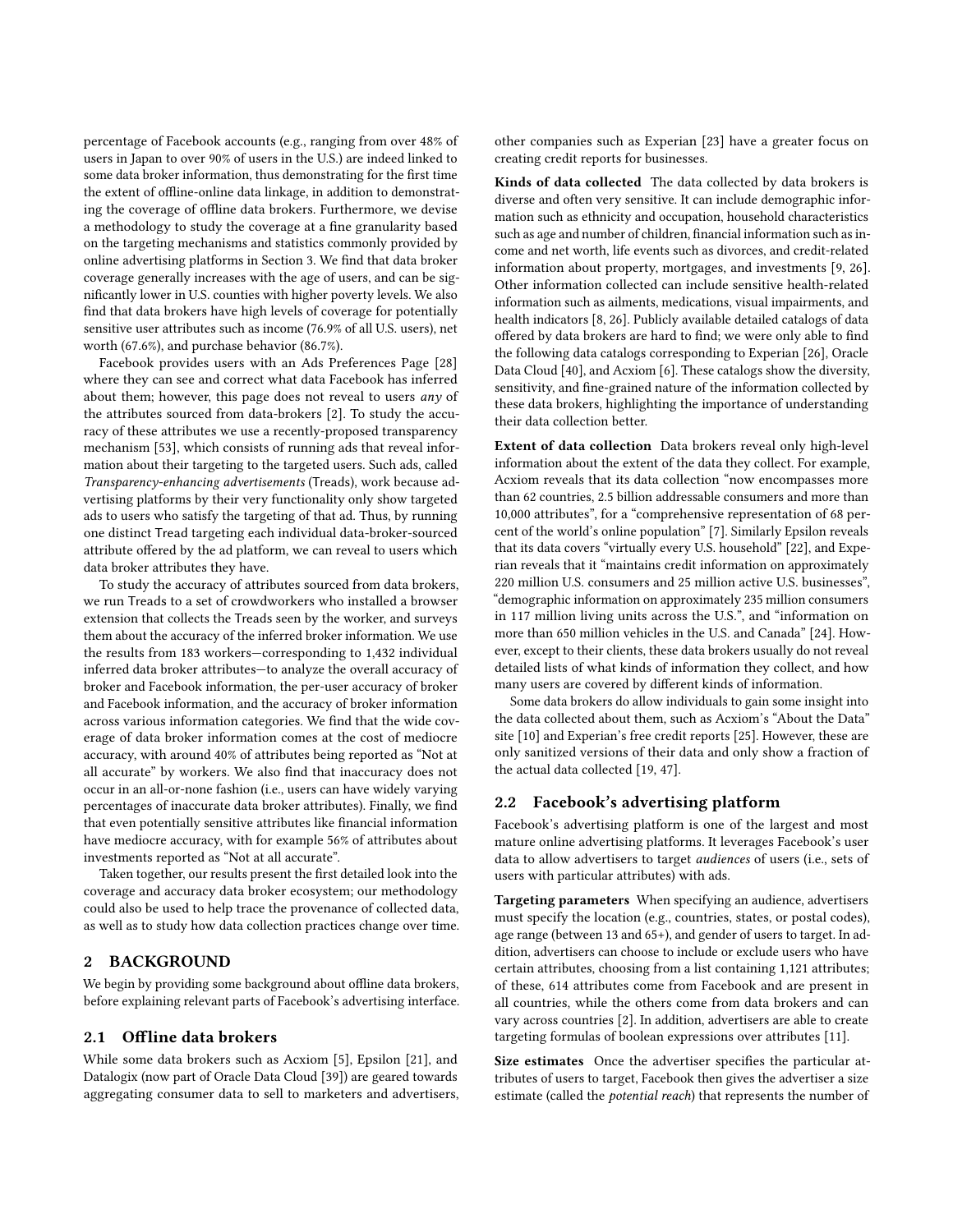monthly active Facebook users who meet the targeting criteria.<sup>[2](#page-2-0)</sup> Prior work found that the potential reach was calculated by rounding the number of matching users to two significant digits [\[52\]](#page-10-27).

Partner categories Facebook refers to the offline information obtained by linking its profiles with data brokers (also called Facebook Marketing Partners) as partner categories [\[4\]](#page-10-10). Facebook reports that partner categories are "available to people targeting audiences located in the United States, Brazil, France, Germany, the United Kingdom, Australia, and Japan"; this includes data from Acxiom, Acxiom Japan, CCC Marketing (for Japan), Epsilon, Experian, Oracle Data Cloud, and Quantium [\[4\]](#page-10-10). Facebook recently announced that it would soon be terminating these partnerships and removing these categories [\[49\]](#page-10-28) in the wake of the Cambridge Analytica scandal, and ultimately did so in October 2018.

Linking partner data One key concern with partner data is the linking process: essentially, identities in the partner's database need to be correctly linked with Facebook's user database to enable accurate targeting. While the exact linking methodology is not public, Facebook has stated that it is based on users' unique identifiers [\[34\]](#page-10-11):

For each Facebook user, the company computes a hash code of the person's phone number, email address and other major identifiers and transmit those to Acxiom, Oracle, Epsilon and the other data brokers it works with and requests that they return all available marketing segments they offer for that user.

#### 2.3 Related work

We next review closely related work on data brokers, linkage between offline and online identities, and online advertising platforms.

Coverage of data brokers To the best of our knowledge, there have been no studies analyzing the coverage of data brokers in a fine-grained manner; as previously mentioned, this has been due to the difficulty of conducting such a study owing to the opaque practices of data brokers. While the U.S. Federal Trade Commission (FTC) published a report in 2014 describing data brokers, their sources of data, and their clients [\[20\]](#page-10-3), they were unable to report on the coverage of data by these data brokers at a fine-grained level.

Accuracy of data brokers There have been a number of anecdotal reports that show that data collected by data brokers can be inaccurate. For example, a journalist obtained a copy of their information held by Oracle Data Cloud [\[34\]](#page-10-11), and examined their data as provided by Acxiom's "About the Data" site, finding that more than 70% of their attributes from either source were inaccurate. Similarly another journalist [\[13\]](#page-10-29) found their information from Acxiom highly inaccurate, while yet another [\[37\]](#page-10-30) found nearly 50% of their personal information purchased for a \$50 fee from an undisclosed company inaccurate. While these results are intriguing, they each represent data for only a single individual.

A recent white paper [\[42\]](#page-10-31) presented a small-scale study of 107 Deloitte U.S. employees, asking them to review their data revealed by a "leading consumer data broker" with "a publicly available, web-based portal that presents users with a variety of personal and household data." These authors restrict themselves to a small, arbitrary subset of 30 attributes, finding that nearly half of the attributes are incorrect for more than 50% of users who have them. They do not report how many of the 107 participants actually had data about them and responded to the survey. Another small-scale study [\[45\]](#page-10-32) surveyed 8 graduate students about their information collected by Oracle BlueKai as revealed by its transparency feature, with all participants finding some inaccuracies in their profiles. These two studies focus on a non-representative sample of users, on one data broker, and (in the case of the former study) on a small set of attributes provided by the broker; in comparison, our methodology allows us to study a more general sample of users, covering multiple data brokers, avoiding the use of a sanitized version of the data, and focusing on all 507 data broker attributes that Facebook makes available through its advertising platform.

Online-offline linkage Prior work [\[36\]](#page-10-33) has explored the potential for data brokers to link online data (Facebook profiles) and offline data (voter registration records) in target cities in the U.S., presenting one method to link such profiles. Since data brokers might potentially use more sophisticated methods to accomplish such linkage, our work makes the complementary contribution of empirically demonstrating the extent of such online-offline linkage.

Online advertising platforms A number of recent studies have looked at the privacy implications of online advertising platforms. For example, multiple projects [\[27,](#page-10-34) [33,](#page-10-35) [52\]](#page-10-27) have discovered serious privacy leaks on Facebook's ad platform, and others [\[48\]](#page-10-36) demonstrated the potential for abusing Facebook's ad platform to launch hard-to-detect discriminatory advertising on Facebook's ad platform. Other researchers [\[17,](#page-10-37) [46\]](#page-10-38) have demonstrated that these weaknesses are not confined to Facebook, and are present in Google's ad platform as well. The recent inclusion of data broker-derived data—often consisting of sensitive information such as financial information—could exacerbate such ill effects.

On the other hand, recent work [\[2\]](#page-10-13) studied Facebook's transparency mechanism that purports to show users why they were targeted with a particular ad. They found that Facebook's transparency feature does reveal information about Facebook's attributes, but does not reveal any information about data broker attributes that have been collected about users. Our work is therefore the first to shed light on the usage of data broker information in this ecosystem.

A number of recent studies have used Facebook's advertising platform for various demographic studies, either estimating the coverage of sensitive attributes computed internally by Facebook [\[16\]](#page-10-39), studying the distribution of health conditions using various indirect markers [\[35\]](#page-10-40), studying the gender divide on Facebook [\[30\]](#page-10-41), or studying the migration of populations [\[55\]](#page-10-42). Our paper, on the other hand, estimates the extent of linkage between online and offline identities, and the coverage achieved by offline data brokers, using Facebook's advertising platform.

Finally, a number of recent studies have examined the accuracy of information revealed by the transparency mechanisms of online advertising platforms. While one study [\[50\]](#page-10-43) found that participants' age and gender as revealed by Google's transparency mechanism were accurate for 65% - 74% of participants, and had missing values for 18%-29% of participants; another study [\[14\]](#page-10-44) found that over 52% of participants reported less than half of their information as listed by the transparency mechanisms of Google, Facebook, and a

<span id="page-2-0"></span> $^2$ Facebook previously defined potential reach as measuring the number of *daily* active users [\[52\]](#page-10-27); however, the definition of potential reach has always captured the notion of active users.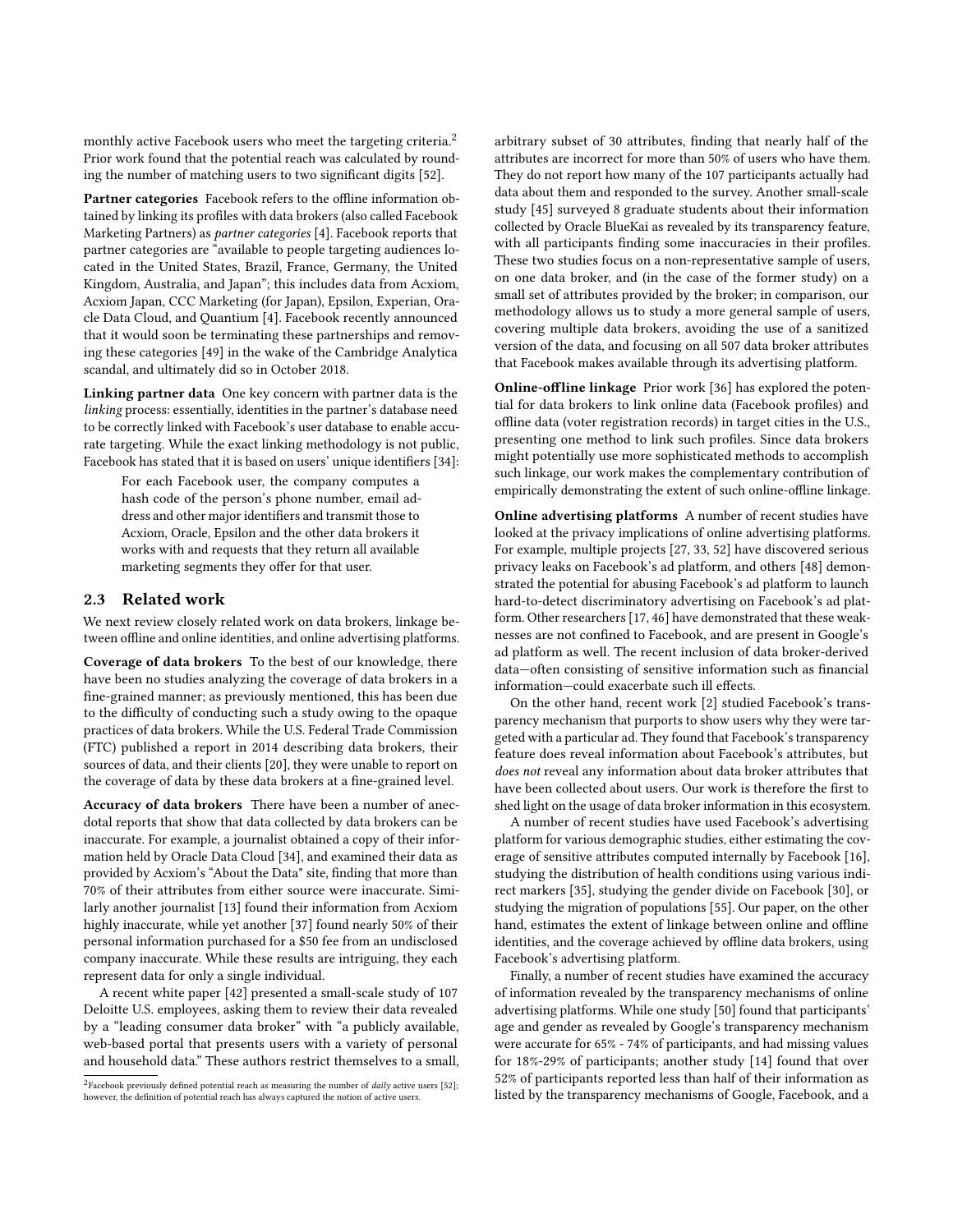small broker Nielsen eXelate as "relevant". Finally, 27% of users in a recent report [\[1\]](#page-10-45) found their information revealed by Facebook's transparency mechanism inaccurate. Our work instead chiefly focuses on the coverage and accuracy of information aggregated by offline data brokers.

# <span id="page-3-0"></span>3 COVERAGE

We next describe our methodology for examining the coverage of data collected by data brokers, before analyzing the results.

# <span id="page-3-4"></span>3.1 Methodology for studying coverage

Obtaining data broker attributes Similar to prior work [\[2\]](#page-10-13), we use the "web inspector" feature of our web browser to identify the API call made by Facebook's ad interface to retrieve the list of targeting attributes shown to an advertiser.<sup>[3](#page-3-1)</sup> These attributes are organized in a hierarchy, with the highest level categories being "Interests", "Demographics", and "Behaviors". These are then subdivided into sub-categories; the targeting attributes themselves are the leaf nodes of this hierarchy. For all attributes, the result of the API call contains the name of each targeting attribute, its parents in the hierarchy, and the total number of users with that attribute. For partner attributes, the result also contains the name of the partner (data broker) that the attribute was sourced from, and a brief description about the attribute.

We notice that the list of targeting attributes shown depends on the country in which the advertising account is created (and not, for example, on the country of the audience being targeted). Thus, to obtain the list of targeting attributes across different countries, we create Facebook accounts while logged in to an Amazon Web Services (AWS) instance based in that country, and then obtain the corresponding list of attributes shown. We collected these lists of targeting attributes in April 2017 for all seven countries (U.S., U.K, Australia, Germany, France, Japan, and Brazil) where Facebook reports it offers partner categories [\[4\]](#page-10-10).

We found partner categories in all seven countries, with a varying number of data brokers in these different countries as can be seen from the first two columns of Table [1.](#page-3-2) These included all but two brokers—Quantium (for Australia) and CCC Marketing (for Japan) reported by Facebook [\[4\]](#page-10-10); this may be because Facebook allows advertisers to request additional categories on a case-by-case basis from certain partners (as opposed to offering them to all advertisers via the ad interface). In addition, we collected these lists of targeting attributes for all three other countries (Canada, South Korea, and India) where we could create AWS instances; as expected, we found no partner categories corresponding to these countries.

Measuring extent of data broker coverage While it would be ideal to measure the percentage of all Facebook identities that have been linked to data broker information, the platform offers no way of estimating this. Instead we focus on the set of Facebook identities that are targetable by advertisements, since Facebook provides us estimates of the size of this set (via the potential reach estimates shown when creating an ad).<sup>[4](#page-3-3)</sup>

<span id="page-3-2"></span>

|           | Partner             | <b>Attribute</b> |         | Targetable | Percent |
|-----------|---------------------|------------------|---------|------------|---------|
| Country   |                     | count            | Overall | Partner    |         |
|           | All                 | 507              | 210M    | 190M       | 90.5%   |
|           | Acxiom              | 128              | 210M    | 160M       | 76.2%   |
| U.S.      | Datalogix           | 350              | 210M    | 160M       | 76.2%   |
|           | Others <sup>5</sup> | 10               | 210M    | 150M       | 71.4%   |
|           | Experian            | 5                | 210M    | 140M       | 66.7%   |
|           | Epsilon             | 14               | 210M    | 130M       | 61.9%   |
|           | All                 | 58               | 16M     | 13M        | 81.3%   |
| Australia | Experian            | 34               | 16M     | 12M        | 75.0%   |
|           | Acxiom              | 24               | 16M     | 9.1M       | 56.9%   |
| U.K.      | All                 | 139              | 39M     | 29M        | 74.4%   |
|           | Acxiom              | 103              | 39M     | 22M        | 56.4%   |
|           | Datalogix           | 19               | 39M     | 17M        | 43.6%   |
|           | Experian            | 17               | 39M     | 15M        | 38.5%   |
| Germany   | Acxiom              | 60               | 31M     | 20M        | 64.5%   |
| France    | Acxiom              | 21               | 32M     | 18M        | 56.3%   |
| Brazil    | Experian            | 20               | 120M    | 61M        | 50.8%   |
| Japan     | Acxiom              | 17               | 25M     | 12M        | 48.0%   |

Table 1: Coverage of different data brokers across countries with partner categories. We show the total number of broker attributes, the number of Facebook identities that are targetable (Overall), the number of these identities that have at least one attribute from that broker (Partner), and the resulting coverage. Countries with more than one broker have a row indicating the coverage of all the brokers together (All).

We then estimate the coverage achieved by a broker within a particular population: First, we obtain the number of targetable identities corresponding to all users in that population (e.g., by obtaining the potential reach targeting that population). Second, we obtain the number of targetable identities within that population that have at least one attribute from that particular broker (we can do this since Facebook's ad interface allows us to target an OR of attributes, as mentioned in Section [2\)](#page-1-0). While each of these numbers represents subsets of the overall population that are targetable, their ratio provides an estimate of the coverage in the overall population.

We are then able to study the coverage across different subpopulations (e.g., across genders, ages, locations, etc.), as Facebook allows us to additionally filter by those attributes (see Section [2\)](#page-1-0).

Limitations Our methodology has a few limitations worth discussing. First, the population of targetable identities could be a biased sample of both the overall population of Facebook users, and of the overall population of that targeted country as a whole. We briefly explore this bias by focusing on the U.S., comparing the distribution of targetable identities with those of the overall population of the country (sourced from the U.S. Census Bureau's 2017 American Community Survey [ACS] 1-Year Estimates [\[3\]](#page-10-46)). From Table [2,](#page-4-0) we see that the distribution across gender is similar for both targetable identities and for the U.S. population. However, we can see that the population of targetable identities is biased towards lower ages, with a larger percentage of people aged 44 or below than in the overall U.S. population. Nevertheless, this sample can still provide us a unique opportunity to study the coverage of data broker information across a large sample of users.

<span id="page-3-3"></span><span id="page-3-1"></span> $^3\rm{One}$  only needs a Facebook account in order to be an advertiser and use Facebook's ad interface. <sup>4</sup>These estimates could vary over longer intervals of time as they count active users [\[52\]](#page-10-27); thus, we ensure that all measurements corresponding to that population are made within short intervals

of time. Also, these estimates are rounded to have two significant digits [\[52\]](#page-10-27); we verified that the magnitude of this measurement error does not affect our findings.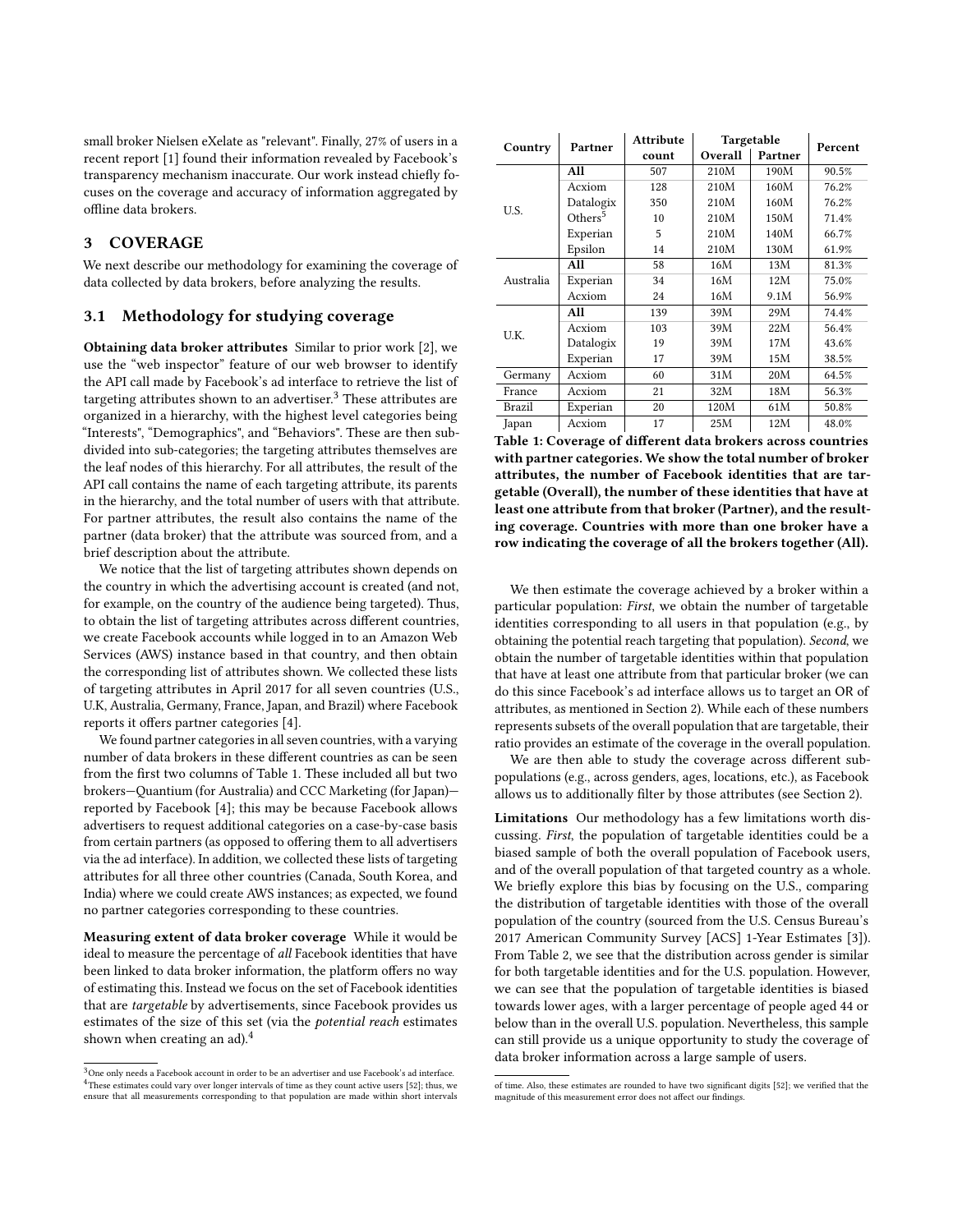<span id="page-4-0"></span>

|        | Value     | <b>U.S. Census</b> | Targetable | Surveyed (§4) |
|--------|-----------|--------------------|------------|---------------|
|        | $15 - 24$ | 13.3%              | 17.9%      | 22.9%         |
|        | $25 - 34$ | 13.8%              | 26.2%      | 37.1%         |
|        | $35 - 44$ | 12.6%              | 17.9%      | 22.4%         |
| Age    | $45 - 54$ | 13.0%              | 14.6%      | 8.7%          |
|        | $55 - 64$ | 12.9%              | 11.7%      | 7.1%          |
|        | $65+$     | 15.6%              | 10%        | 0.0%          |
| Gender | Male      | 48.7%              | 47.8%      | 40.9%         |
|        | Female    | 51.3%              | 52.2%      | 56.8%         |

Table 2: Demographics of the entire U.S. population (U.S. Census), all targetable U.S. Facebook users (Targetable), and the crowdsourced users surveyed in Section [4](#page-5-0) (Surveyed).

Second, data brokers might provide only a subset of their information to Facebook. However, Facebook has revealed that it requests "all available marketing segments they offer" from its partners [\[34\]](#page-10-11), suggesting this is not the case. Third, the measured coverage of data brokers depends on the extent of linkage between Facebook profiles and offline data broker information, and thus can only provide a lower bound on the actual coverage of the data brokers. In the next section, we first demonstrate that there is a high extent of linkage between Facebook profiles and offline data broker information, thus suggesting our lower bounds are tight.

## <span id="page-4-3"></span>3.2 Analysis of coverage

We now examine the results on data broker coverage obtained using the methodology just described.

Extent of online-offline identity linkage We begin by examining the fraction of Facebook accounts that are linked with any data broker information. To do so, for each country, we measure the percentage of targetable Facebook identities that have at least one attribute from any of the brokers offering attributes within that country. This percentage reveals the extent of linkage of Facebook identities with offline information and serves as a lower bound.

Table [1](#page-3-2) shows the percentage of targetable identities in different countries that have at least one data broker attribute; for countries with multiple data brokers, we include an All line that matches users from any of the data brokers. We make two observations: First, the extent of linkage is surprisingly high for the U.S., with over 90% of targetable Facebook identities having at least one data broker-provided attribute; similar high percentages of linkage are observed for Australia (81.3%), and for the U.K. (74.4%). Second, the extent of linkage is higher for countries where Facebook links to a larger number of data brokers (and obtains a larger number of attributes), indicating that even for the other countries, Facebook might have the ability to link a larger percentage of identities if it simply partnered with more data brokers. Taken together, these results suggest that offline and online data are being linked at massive scale. Having observed that our methodology can yield good lower bounds, we move on to further characterize the coverage.

Coverage of individual data brokers We measure the overall  $\,$  coverage achieved by various individual data bro $\,$ kers $^5$  $^5$  in each of the seven countries we study; the results are presented in Table [1.](#page-3-2)

<span id="page-4-2"></span>

Figure 1: Breakdown of data broker coverage by age across multiple countries (top) and only within the U.S. (bottom).

We make three observations: First, we see that almost all the brokers achieve a coverage of at least half the targetable population in the country, irrespective of the country, showing that data brokers are successful in aggregating information about users at a global level. Second, we also see that the coverage can be as high as 76.2% (for Acxiom and Datalogix (now part of Oracle Data Cloud [\[39\]](#page-10-16)) in the U.S.) and 75% (for Experian in Australia). Third, we see that the coverage achieved by the same broker can vary significantly (e.g., Experian covers over 66%, 75%, 38%, and 50% in the U.S, Australia, U.K., and Brazil, respectively).

Variation in coverage across ages One powerful feature of Facebook's advertising service is the ability to sub-divide any audience by additional features. As an example, we briefly study the variation of overall coverage of all data brokers in a country with users' age at the top of Figure [1.](#page-4-2) Similarly, we study the variation in coverage of individual data brokers from the U.S. at the bottom of Figure [1.](#page-4-2)

In either case, we study variation of coverage across ages taken from the set {13, <sup>14</sup>, <sup>15</sup>, ..., <sup>65</sup>+}; these correspond to the ages that the interface allows us to target. We firstly observe that across countries, or across brokers in the U.S, the coverage rapidly increases between the ages of 18 and 20; this might be because these ages roughly correspond to the ages when people start acting with financial independence, and indicate that data brokers are rapidly able to cover people once they start acting as independent adults. We secondly observe that the coverage generally increases up to the age of 30, after which the rate of increase with age slows down; one exception is Epsilon in the U.S, whose coverage increases from 60.8% at age 30 to over 77.2% at age 65+. Finally, we observe that while the coverage for people below 18 years of age is zero for countries other than the U.S.; the corresponding coverage for the U.S. is non-zero, not dropping below 6.8% for the minimum studied age of 13. We observe that the data brokers in the U.S. with non-zero coverage for these users are Oracle Data Cloud (dropping from a

<span id="page-4-1"></span><sup>5</sup>We observed that 10 particular targeting attributes for the U.S. were labeled as coming from "data providers", indicating they are sourced from multiple brokers; in a previous crawl earlier in 2017, we observed that these were exclusively sourced from Acxiom. We mark these as "Others" when reporting results.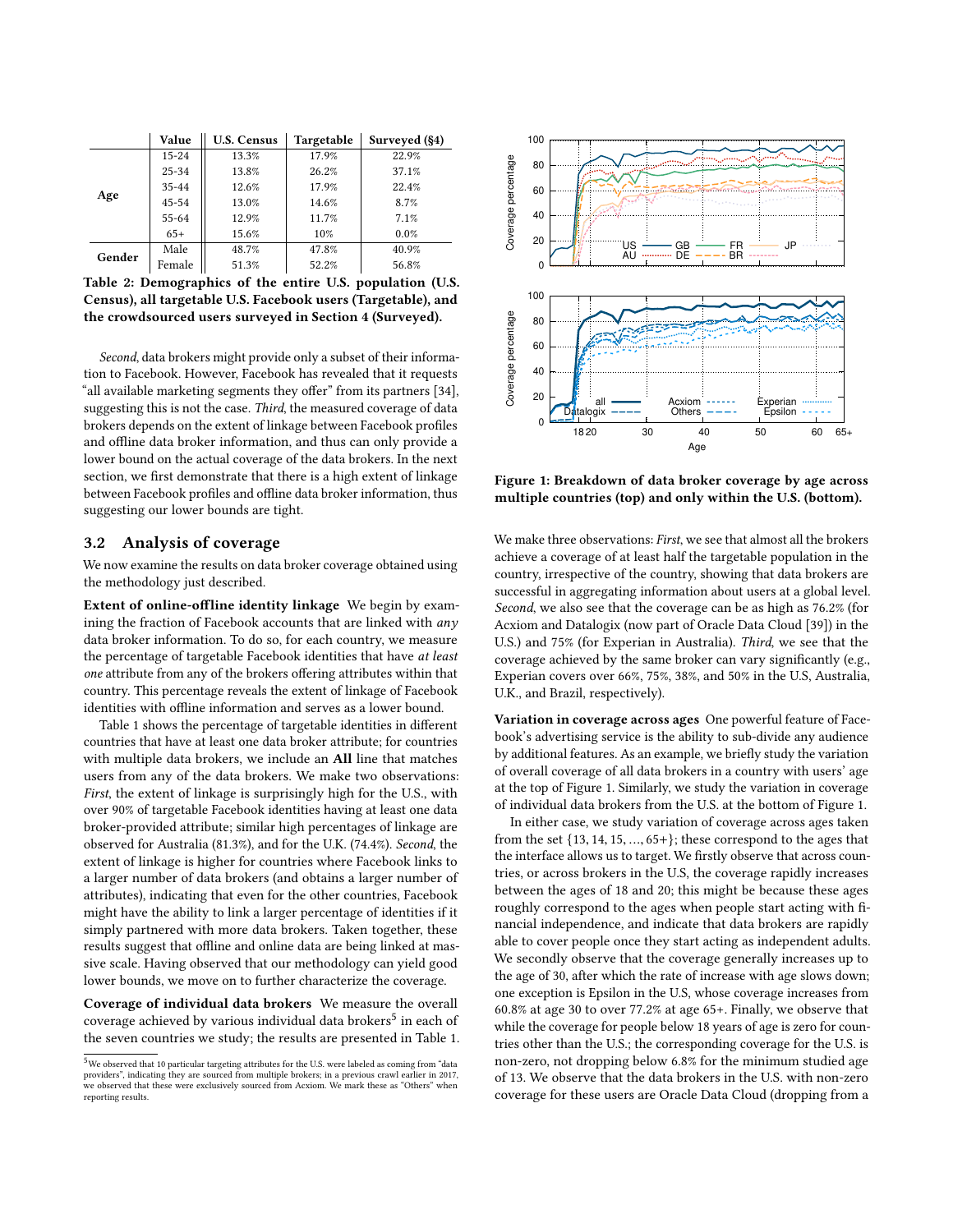<span id="page-5-1"></span>

Figure 2: Cumulative distribution function (CDF) of data broker coverage across different U.S. counties (top), and of Acxiom for counties ranked by population below poverty level, as rated by the U.S. Census (bottom).

2.4% coverage for age 17 to a 0.8% coverage for age 13), and the brokers labeled by Facebook as "data providers", marked "Others" in the plot (dropping from 15% for age 17 to 6.3% for age 13).

Variation in coverage across U.S. counties We move on to study the variation of data broker categories across fine-grained geographic areas, plotting the CDF of the variation across different U.S. counties in Figure [2](#page-5-1) (top). Since we cannot directly target counties on Facebook's ad platform—but we can target ZIP codes—we obtain a mapping from ZIP codes to counties [\[51\]](#page-10-47); we filter out military ZIP codes, P.O. box ZIP codes, and unique ZIP codes (dedicated for use by large organizations), giving us 29,916 ZIP codes in total. We further only consider ZIP codes from counties from the 50 states of the U.S. (3,110 counties in total). In the figure, we observe that the broker coverage varies widely across counties, roughly varying between 65% and 95% for Acxiom and Oracle Data Cloud, 50% and 80% for Epsilon, and 50% and 90% for Experian.

While on one hand, increased data broker coverage can have negative privacy implications, on the other hand there are a number of benefits to consumers from data broker coverage, such as better fraud prevention, improved product offerings, and more relevant (tailored) advertisements [\[20\]](#page-10-3). Thus, we study whether the extent of data broker coverage is correlated with the socioeconomic development of counties, specifically measured by the percentage of population in a county that is below the poverty level as per the 2012-2016 American Community Survey 5-Year Estimates [\[12\]](#page-10-48). In Figure [2](#page-5-1) (bottom), we plot the CDF of coverage of one data broker (Acxiom) across the top percentiles of counties (in terms of having the highest fraction of population below poverty line), in addition to plotting the CDF of coverage across all counties. While we only show results for one data broker (owing to space constraints), we find similar results with other data brokers, and with the overall

<span id="page-5-2"></span>

| Category                                                                                 | Coverage |
|------------------------------------------------------------------------------------------|----------|
| Behaviors $\rightarrow$ Purchase behavior                                                | 86.7%    |
| Demographics $\rightarrow$ Financial $\rightarrow$ Income                                | 76.9%    |
| Demographics $\rightarrow$ Home $\rightarrow$ Home Ownership                             | 72.3%    |
| Behaviors $\rightarrow$ Automotive                                                       | 68.7%    |
| Demographics $\rightarrow$ Financial $\rightarrow$ Net Worth                             | 67.6%    |
| Behaviors $\rightarrow$ Financial $\rightarrow$ Spending methods                         | 65.6%    |
| Demographics $\rightarrow$ Home $\rightarrow$ Home Type                                  | 45.6%    |
| Behaviors $\rightarrow$ B2B $\rightarrow$ Company size                                   | 44.1%    |
| Demographics $\rightarrow$ Home $\rightarrow$ Home Type $\rightarrow$ Home value         | 43.1%    |
| Behaviors $\rightarrow$ B2B $\rightarrow$ Industry                                       | 40.5%    |
| $Behavior \rightarrow Charitable\,$                                                      | 40.5%    |
| Behaviors $\rightarrow$ Financial $\rightarrow$ Investments                              | 40.0%    |
| Demographics $\rightarrow$ Financial $\rightarrow$ Net Worth $\rightarrow$ Liquid assets | 38.5%    |
| Behaviors $\rightarrow$ Media $\rightarrow$ Television $\rightarrow$ Show Genre          | 28.7%    |
| Behaviors $\rightarrow$ Travel                                                           | 26.1%    |

Table 3: List of all 15 categories of data broker attributes provided on Facebook, along with the coverage (i.e., the fraction of targetable U.S. Facebook users who have at least one attribute in that category). We observe impressive coverage, with a significant variance across categories.

coverage of all data brokers taken together. We see that the coverage by Acxiom is indeed lower for counties with higher fractions of population below poverty line; for example, while 64.3% of all counties have at least 80% of their population covered by Acxiom, only 13.8% of those in the top 10th percentile have a similar coverage by Acxiom. This shows that data brokers indeed achieve lower coverage in counties with higher poverty rates.

Variation in coverage across attributes To understand the variation in coverage across various kinds of information, we group the 507 broker attributes available for the U.S., according to the second-to-last level of the hierarchy presented by Facebook, which we refer to as a category. Doing so gives us 15 categories in total where the "leaf" attributes are provided by data brokers. For example, the category Demographics  $\rightarrow$  Financial  $\rightarrow$  Net Worth  $\rightarrow$  Liquid assets represents peoples' total liquid assets; all of the leaf attributes in this category together cover 100M people, and there are nine different leaf attributes including \$1-\$25K (covering 23M people), \$25K-\$50K (14M people), ..., up to >\$3M (2.7M people). Similarly, the category Behaviors  $\rightarrow$  Purchase behavior represents the kinds of purchases people make; it covers 169M people and has 175 different leaf attributes including Coupon users (100M people), Childrens' cereals (24M people), and Over-the-counter medication (43M people).

For each category, Table [3](#page-5-2) shows the percentage of the U.S. population that is covered by at least one attribute corresponding to that category. We find that the coverage can vary significantly with the kind of targeting information, and can be as high as 86.7% for purchase behavior, and higher than 65% for sensitive categories like net worth, spending methods, home ownership, and income, but much lower 38.5% for net worth in the form of liquid assets.

### <span id="page-5-0"></span>4 ACCURACY

We move on to study the accuracy of data broker attributes, focusing on U.S.-based users. We first discuss the methodology we use before diving into the results.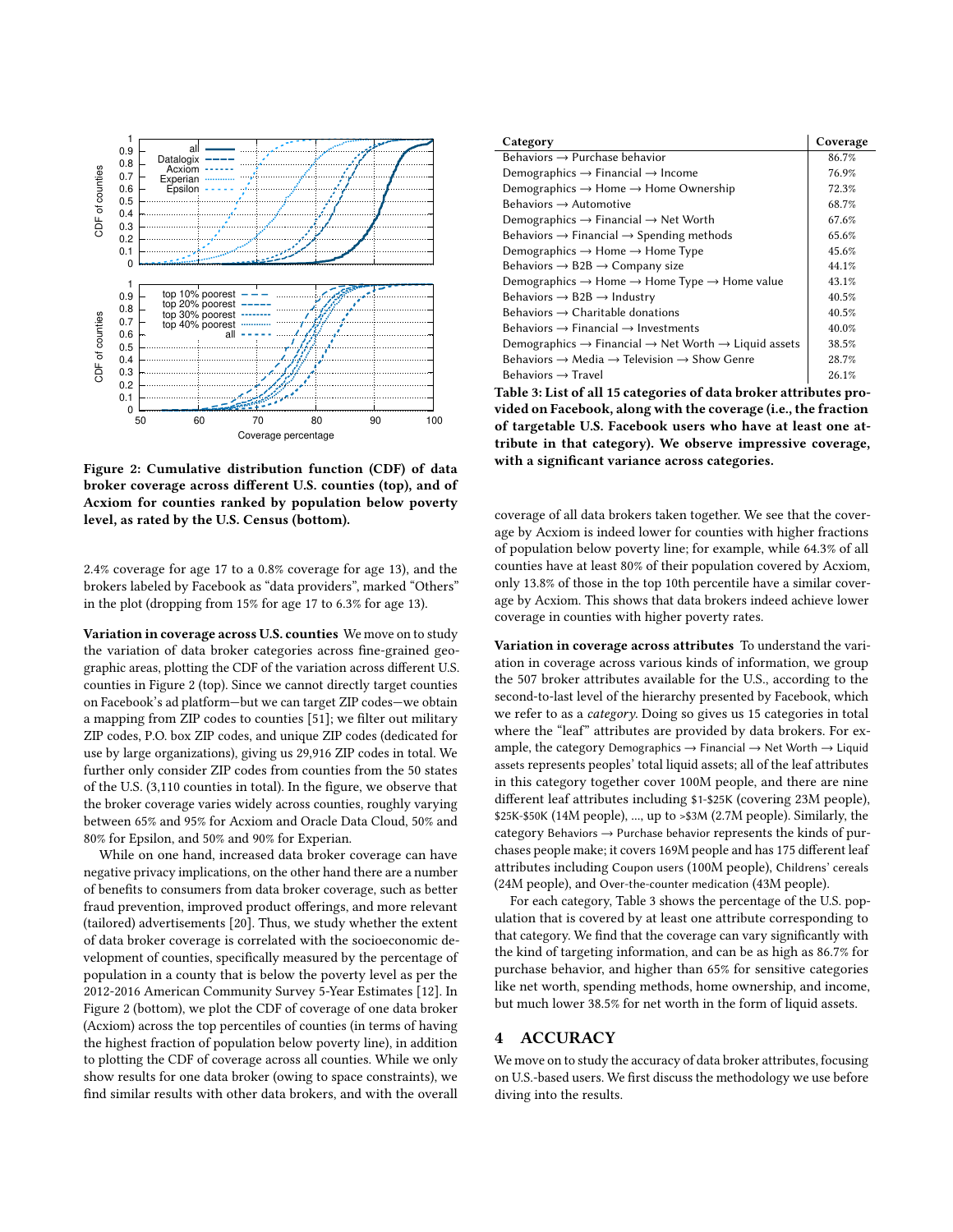# 4.1 Methodology for studying accuracy

Revealing user attributes to users While Facebook reveals Facebook-derived attributes, it has been shown to not reveal users' data broker attributes [\[2\]](#page-10-13). Thus, we leverage a recently-proposed mechanism that uses Facebook's advertising platform to enforce transparency on itself. Called Transparency-enhancing advertisements (Treads), the mechanism allows an advertiser to reveal platform-collected information about users by targeting them with ads that contain information about their targeting [\[53\]](#page-10-14). Specifically, we reveal to users (study participants) whether they have a particular data broker attribute by running one ad targeting all study participants, and another ad targeting only those participants who have that particular data broker attribute. If a user receives the first ad, we know they are targetable; if they receive the second as well, we know they have the data broker attribute.

To be able to target participants, we ask them to 'Like' our study's Facebook page. We then target Treads to the set of users who liked our Facebook page, with one Tread for each of the 507 data broker categories in the U.S (from Section [3.1\)](#page-3-4). Since explicitly including the categories in the ad may be against Facebook's advertising policies [\[53\]](#page-10-14), we encode each attribute by a unique numeric identifier, which we then translate into innocuous-looking text. For example, we might assign a particular attribute the identifier 852, which is then translated into "We have 8 and 52 ideas. Stay tuned."

Data collection In order to decode these Treads and to infer a user's data broker attributes, we built a browser extension for Google Chrome. The extension scans for our ads on Facebook as the user normally browses, and locally stores only the numeric identifiers in the Treads that are seen (for privacy reasons).

We then use our extension to survey users about the accuracy of their data broker attributes. As a baseline, we also survey users about the accuracy of information about them collected internally by Facebook. To do so, we gather the user's Facebook ad preferences page [\[28\]](#page-10-12) just prior to the survey; we call these Facebook attributes.

When surveying participants, we randomly shuffle the data broker attributes and Facebook attributes, without revealing which is which to users. In order to avoid user fatigue, we survey them on a random sample of at most 25 data broker attributes and at most 30 attributes overall. For each user attribute, we show the user the attribute, and ask them questions about its accuracy. Specifically, we ask users whether the inferred attribute is "Not at all accurate", "Somewhat accurate", "Mostly accurate", or "Completely accurate." For data broker attributes, we also show Facebook's description of the attribute to the user.<sup>[6](#page-6-0)</sup> For Facebook attributes, this description is not available; hence, we only show the attribute. Finally, we ask about their demographic information. Users are asked to answer only those questions they feel comfortable answering.

Changed targeting attributes Early-on during our experiments in this section (in August 2018), we found Facebook stopped sup-porting 120 out of the 50[7](#page-6-1) original targeting attributes.<sup>7</sup> By freshly obtaining the set of targeting attributes from the API (in the same

<span id="page-6-3"></span>

Figure 3: Distribution of inferred broker and Facebook attributes across the 183 participants who took the survey.

way as in Section [3.1\)](#page-3-4), we found that each of the above 120 attributes was replaced by a similar attribute. However, the partner for all these attributes was now described as a generic "data license", perhaps indicating they were being sourced from multiple data brokers. In any case, we ran an additional 120 Treads for these attributes, and report accuracy for these under the column of "Others."

#### 4.2 User recruitment

Our user study was reviewed and approved by Northeastern University's Institutional Review Board (IRB). We recruited users from Prolific [\[44\]](#page-10-49), a crowdsourcing platform geared towards researchers; the quality of data obtained from Prolific users has been found to be comparable to that of the dominant crowdsourcing platform, Amazon Mechanical Turk [\[41\]](#page-10-50). We used Prolific's filters to selectively target our study at users aged 18 and above, residing in the U.S., and who use Facebook on a regular basis (at least once a month). We also followed Prolific's guidelines to selectively obtain high-quality participants [\[18\]](#page-10-51), only considering users who had at least 10 prior submissions on Prolific, and an approval rating of at least 95 out of 100. This gave us a pool of over 4,000 potential participants, from which we recruited 300 users.

Participants were invited to participate in a research study about their reactions to their Facebook information (we did not mention data brokers until the end of the study so as not to bias participants). Participants were first asked to install our extension, for which they were paid \$2. Participants were also asked to browse Facebook as they normally would in the subsequent days, and were informed how our extension works. After a period of a month, we followed up with the 231 users that still had our extension correctly installed, and requested them to take the survey (via the extension). We compensated participants \$8 for completing the survey. 183 users completed the survey; this attrition rate of 39% (compared to the initial 300 users recruited) is well within the range of attrition rates observed in longitudinal studies on Prolific [\[18\]](#page-10-51).[8](#page-6-2)

Figure [3](#page-6-3) shows the distribution of the number of data broker and Facebook attributes for these users who took the survey.<sup>[9](#page-6-4)</sup> While around 61% of these users had at least one data broker attribute, 41% of the users had 10 or more data broker attributes, with the median user having four attributes. The median participant had 196

<span id="page-6-0"></span> ${}^{6}$  For example, the attribute Behaviors  $\rightarrow$  Charitable donations  $\rightarrow$  Veterans, has the description, "People who are interested in donating to veteran causes.

<span id="page-6-1"></span><sup>7</sup>Of these 120 attributes, 96 were sourced from Acxiom (corresponding to information such as net worth, investments, spending methods, home type, charitable donations etc.), 21 were from Oracle (corresponding to information such as travel), two from Experian (corresponding to information such as home ownership) and one from Epsilon (corresponding to the length of residence).

<span id="page-6-2"></span> ${}^{8}{\rm The}$  attrition was partially due to delays (of over a week) on our part in setting up the survey due to technical issues, and due to some users mistakenly assuming that the study had ended.

<span id="page-6-4"></span> $9^9$ Due to a bug in our extension in the early stages of our extension (where it failed to scan some users' Facebook home pages for our Treads, we potentially missed some users' data broker attributes. Thus, the plot potentially shows a lower bound on the actually revealed users' broker attributes.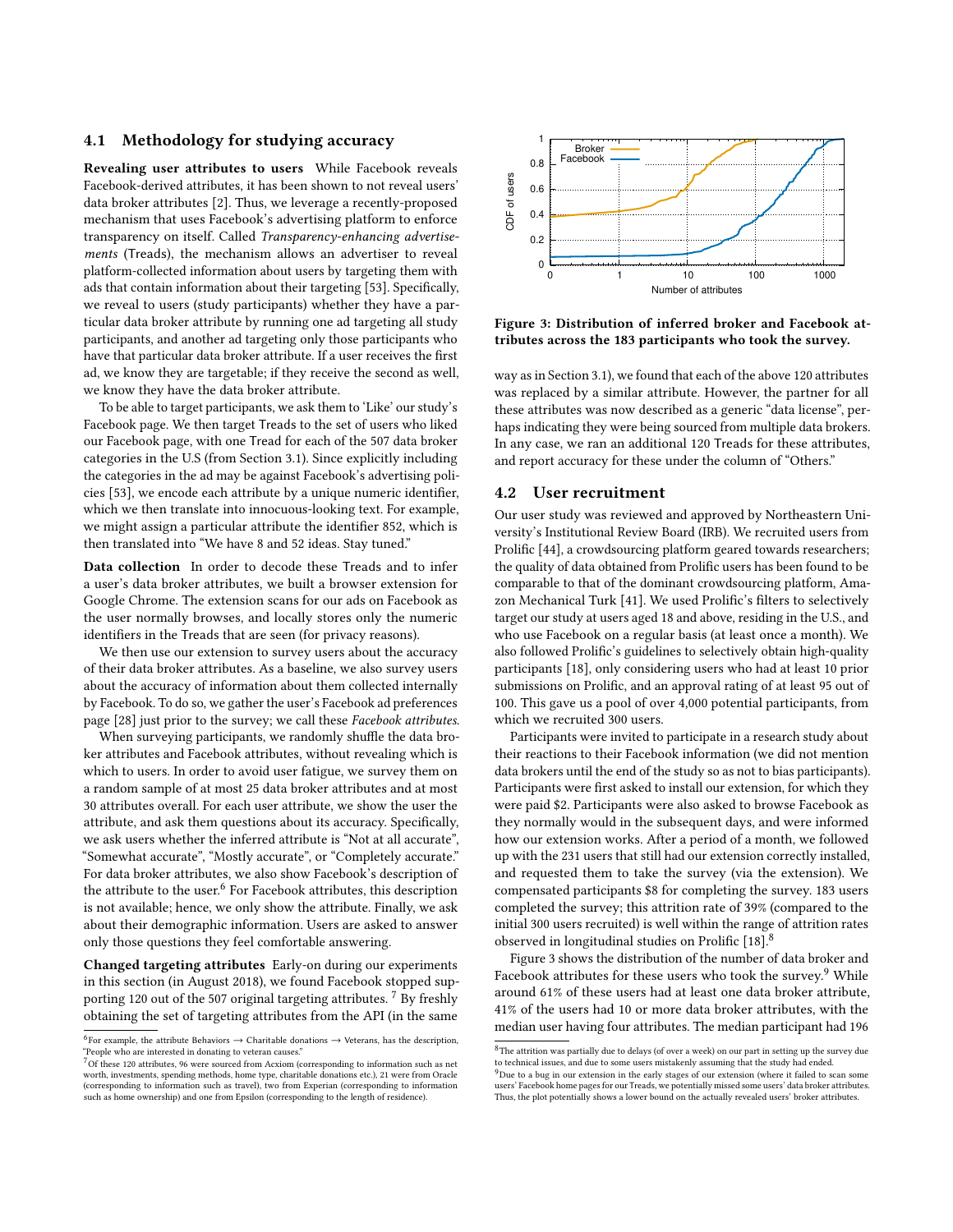Facebook attributes; given our limits on the number of attributes surveyed, the median number that we surveyed them on was 22.

Participant demographics To quantify the bias in the set of surveyed participants, we compare their demographics with those of the overall U.S. population [\[3\]](#page-10-46). For age/gender, we compare against the population of targetable Facebook identities (see Section [3\)](#page-3-0).

Table [2](#page-4-0) compares the age and gender distribution of participants. We find 56.8% of participants are female, as opposed to 52.2% of targetable Facebook identities and 51.3% of the entire U.S. population. We also find 82.4% of participants are younger than 45, as opposed to 62% of the targetable Facebook identities, and 39.7% of the offline population. Overall, this indicates a slight bias towards women, and a larger bias towards younger people, that is qualitatively similar to the bias of targetable Facebook identities.

We find that 63.4%, 8.1%, and 8.7% of our participants reported a single race of White, Black, and Asian, respectively. Thus our participant pool has a smaller percentage of White and Black participants and a larger percentage of Asian participants compared to the general U.S. population which has 72.3%, 12.7%, and 5.6% respectively of these races. 12.6% of our participants reported themselves as "Hispanic or Latino", as opposed to 18.1% of the overall population. Finally, our partipants are spread across 39 U.S. states.

Limitations Inaccuracy in data broker information revealed via Facebook's advertising platform can arise from two sources: (i) inaccuracy in the information collected by data brokers, and (ii) inaccuracy in linking data broker information to Facebook accounts. Thus, our methodology measures the cumulative effect of these two sources of inaccuracy, providing an upper bound on the inaccuracy of information collected by data brokers. However, as discussed in Section [2,](#page-1-0) Facebook only uses unique identifiers such as phone numbers and email addresses to match data broker information [\[34\]](#page-10-11), thus indicating that the inaccuracy introduced due to the linking process is likely limited. Thus, our upper bounds are likely tight.

Additionally, the information exposed by Facebook via its advertising platform may only cover a subset of information held by data brokers. However, recent reports have stated that Facebook receives "all available marketing segments offered for [each] user" from data brokers [\[34\]](#page-10-11). Moreover, since our methodology relies on Treads to reveal user attributes, not all data broker attributes of each user might be successfully revealed (e.g., if some Treads that are not delivered). Finally, our methodology relies on the accuracy of attributes as reported by participants; while each participant is the best source for evaluating the accuracy of their own data, they might misunderstand what certain attributes mean, may lie, or might be subject to fatigue (which we try to limit). Besides, participants might not recall past behavior such as purchases, or imperfectly estimate information such as their financial data.

#### 4.3 Analysis of accuracy

We next analyze the responses from participants in order to understand the accuracy of information collected by data brokers.

Overall accuracy of attributes We begin by analyzing the overall accuracy of the collected data broker attributes, shown in Table [4.](#page-8-0) We find a largely bimodal distribution: 40.6% of the 1,432 surveyed broker attributes are reported "Completely accurate", while 40.5% of

<span id="page-7-0"></span>

Figure 4: CDF of the fraction of users' data broker attributes rated as "Not at all accurate." We see a wide distribution.

them are reported "Not at all accurate." By contrast, a higher percentage (proportion test,  $p < 0.001$ ) of Facebook attributes are reported "Completely accurate" (51.7% of the 3,464 surveyed attributes). Also, a lower percentage ( $p < 0.001$ ) of Facebook attributes are reported "Not at all accurate" (25.3% of the 3,464 surveyed attributes). This may be due to the significantly larger amount of data that Facebook can directly observe in users' activities, when compared to data brokers. The low accuracy of data broker information has significant implications, given the widespread use of data broker information for various purposes, including for background checks.

Are inaccurate attributes stale? To study whether data broker attributes are simply inaccurate, or were previously accurate but is now out of date (stale), we ask users whether attributes they rated as anything other than "Completely Accurate" were accurate in the past. Specifically, we show the distribution of user responses to the question "Do you think this attribute would have accurately described you at a previous time? (For example, would it have been more accurate last year?)" in Table [5.](#page-8-1) We see that around 24% of incorrect attributes from data brokers are stale (with users responding with either "Yes" or "Probably yes"). In contrast, the percentage of incorrect attributes from Facebook that are stale is higher (32.3%). Thus, data broker attributes appear to suffer from many inaccuracies, only partially explained by out-of-date data.

User-level accuracy Inaccuracy in a user's attributes might often be because of data brokers' inability to uniquely or correctly identify users from different source databases (e.g., the user might have a very common name). Thus, it might be expected that users' attributes are inaccurate in an all-or-none fashion (i.e., that either almost all a user's attributes are incorrect, or almost all a user's attributes are correct). To study whether this is the case, we show the variation in accuracy by user in Figure [4.](#page-7-0)

Contrary to our expectation, we see that users typically have a subset of their broker attributes inaccurate, with the percentage of attributes marked "Not at all accurate" varying widely between 0% and 100%, with the median user having around 40% of their broker attributes marked "Not at all accurate." Besides, more than 90% of users who have data broker attributes have a non-zero fraction of their attributes marked "Not at all accurate." This means that inaccuracy of data broker attributes is a problem potentially affecting most people (rather than an unfortunate few).

Variation in accuracy across attributes Finally, to study how the accuracy of broker attributes varies across types or categories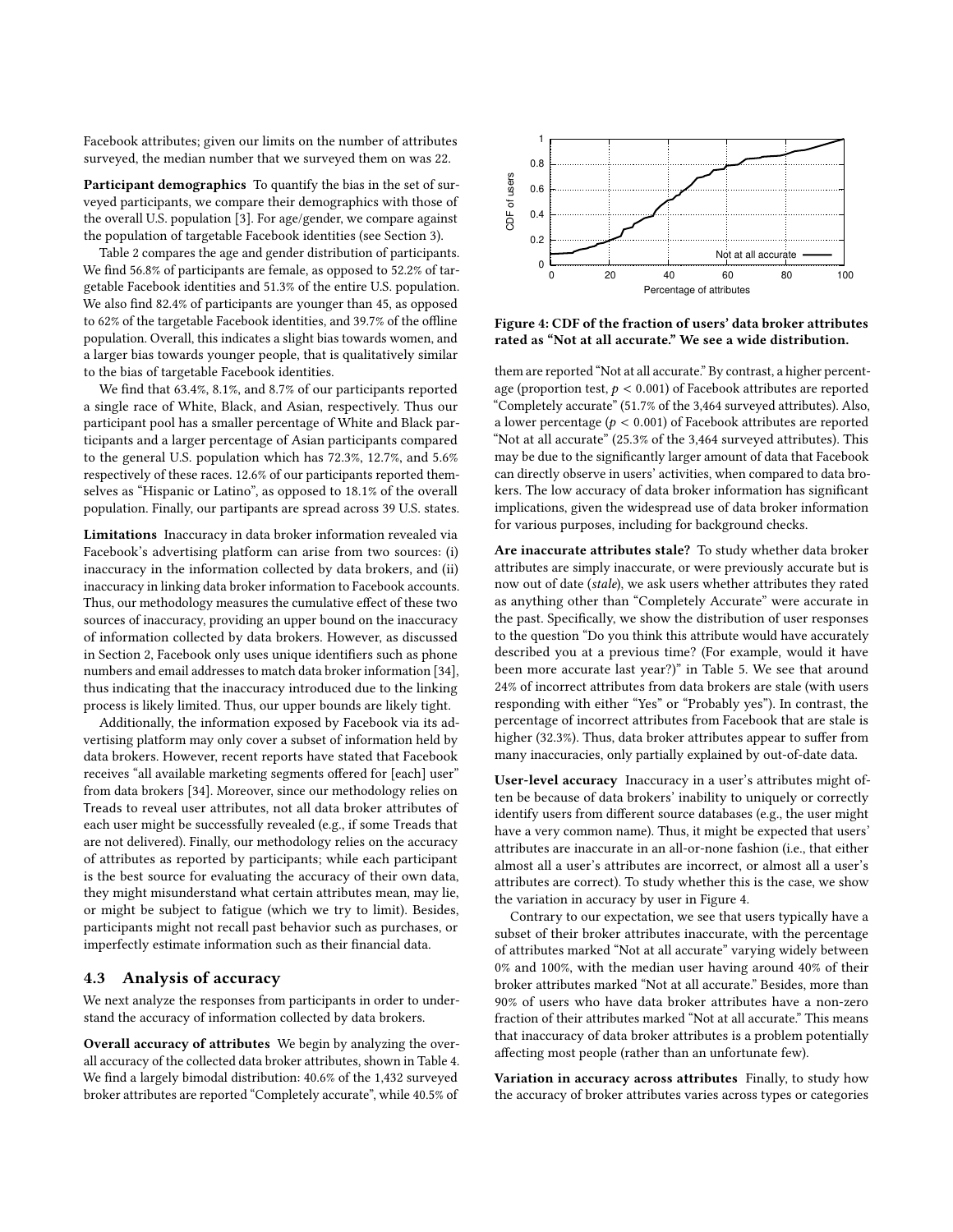<span id="page-8-0"></span>

|                                                                                                                              | Data Brokers       | Acxiom             | Datalogix          | Experian                                                       | Epsilon                                                       | Others             | Facebook           |
|------------------------------------------------------------------------------------------------------------------------------|--------------------|--------------------|--------------------|----------------------------------------------------------------|---------------------------------------------------------------|--------------------|--------------------|
| <b>Responses</b>                                                                                                             | 1.432              | 95                 | 728                | 55                                                             | 18                                                            | 536                | 3.464              |
| Not at all accurate                                                                                                          | $40.5\% \pm 2.5\%$ | $27.4\% \pm 9.0\%$ | $42.0\% \pm 3.6\%$ | $21.8\% \pm 10.9\%$                                            | $55.6\% \pm 23.0\%$                                           | $42.2\% \pm 4.2\%$ | $25.3\% \pm 1.4\%$ |
| Somewhat accurate                                                                                                            | $13.6\% \pm 1.8\%$ | $14.7\% \pm 7.1\%$ | $14.4\% \pm 2.6\%$ | $20.0\% \pm 10.6\%$                                            | $0.0\% \pm 0.0\%$                                             | $12.1\% \pm 2.8\%$ | $15.2\% \pm 1.2\%$ |
| <b>Mostly accurate</b>                                                                                                       | $5.2\% \pm 1.2\%$  | $4.2\% \pm 4.0\%$  | $6.2\% \pm 1.7\%$  | $12.7\% \pm 8.8\%$                                             | $5.6\% \pm 10.6\%$                                            | $3.4\% \pm 1.5\%$  | $7.9\% \pm 0.9\%$  |
| Completely accurate                                                                                                          | $40.6\% \pm 2.5\%$ |                    |                    | $53.7\% \pm 10.0\%$   37.4\% $\pm 3.5\%$   45.5\% $\pm 13.2\%$ | $38.9\% \pm 22.5\%$   $42.4\% \pm 4.2\%$   $51.7\% \pm 1.7\%$ |                    |                    |
| Table 4: Aggregated user-reported accuracies for attributes from different data brokers and Facebook. The first column shows |                    |                    |                    |                                                                |                                                               |                    |                    |

the accuracies for attributes from all data brokers taken together. 95% confidence intervals are shown for sample percentages.

<span id="page-8-1"></span>

|                                                                                                                            | Data Brokers       | Acxiom                                                                                                                         | Datalogix | Experian | Epsilon                                                                                                                        | <b>Others</b> | Facebook |
|----------------------------------------------------------------------------------------------------------------------------|--------------------|--------------------------------------------------------------------------------------------------------------------------------|-----------|----------|--------------------------------------------------------------------------------------------------------------------------------|---------------|----------|
| Responses                                                                                                                  | 833                | 44                                                                                                                             | 445       | 28       |                                                                                                                                | 305           | 1.596    |
| Yes/Probably yes                                                                                                           | $24.0\% \pm 2.9\%$ |                                                                                                                                |           |          | $29.5\% \pm 13.5\%$   $23.8\% \pm 4.0\%$   $32.1\% \pm 17.3\%$   $36.4\% \pm 28.4\%$   $22.3\% \pm 4.7\%$   $32.3\% \pm 2.3\%$ |               |          |
| <b>No/Probably not</b>   76.0% $\pm$ 2.9%                                                                                  |                    | $70.5\% \pm 13.5\%$   $76.2\% \pm 4.0\%$   $67.9\% \pm 17.3\%$   $63.6\% \pm 28.4\%$   $77.7\% \pm 4.7\%$   $67.7\% \pm 2.3\%$ |           |          |                                                                                                                                |               |          |
| Table 5: Aggregated user-responses about the past accuracies for attributes from different data brokers and from Facebook. |                    |                                                                                                                                |           |          |                                                                                                                                |               |          |

95% confidence intervals are shown for sample percentages.

of information, we consider the variation of accuracy across the 15 higher-level "categories" in Facebook's hierarchy (from Section [3.2\)](#page-4-3). Since we have only a relatively small number of responses for some categories, we group together categories that have fewer than 30 responses and which have a common ancestor in the hierarchy. For example, we group together Income, Net worth, and Liquid assets, which have a common ancestor (Demographics  $\rightarrow$  Financial).

We show the distribution of responses in Table [6.](#page-9-0) We make multiple observations: First, we observe mediocre accuracy across all categories. Indeed, even categories involving important financial information such as income/net worth/liquid assets, or home ownership/home type/home value can have a high degree of inaccuracy, with 47.2% and 42.3% of respective attributes marked "Not at all accurate." This has important implications as this information might be used in important situations such as credit or background checks.

Second, we observe that some categories have higher accuracies than others. For example, the Purchase behavior category has a higher percentage of attributes marked "Completely accurate" than the Automotive category (proportion test,  $p < 0.001$ ), and even the Income/Net worth/Liquid assets category ( $p < 0.002$ ). While it is hard to explain why this might be the case, one potential reason is that purchase behavior is often tracked via loyalty cards provided by the data broker themselves [\[15\]](#page-10-52), thus tracking users more directly.

Third, we find a less bimodal distribution for some categories than others. For example, the Purchase behavior, Income/Net worth/Liquid assets, and Television → Show Genre categories all have a larger percentage of intermediate accuracy levels ("Somewhat accurate" or "Mostly accurate") than the Automotive, and Spending methods categories (with  $p < 0.006$  for all six pairwise comparisons). We explain why this might be the case in the following section.

Qualitative analysis of inaccuracy To better characterize how certain attributes are inaccurate, we briefly analyze participants' (free-text) responses to the question "What is incorrect about it?", asked for attributes that they did not mark "Completely accurate." Participants provided responses for 822 out of the 833 inaccurate broker attributes; however, a majority of these responses simply stated that the attribute did not correspond to the participant. We make a number of qualitative observations from the remaining responses (which are thus limited to a subset of all responses).

First, participants often reported errors of degree for categories like Purchase behavior, Income/Net worth/Liquid assets, and Television  $\rightarrow$  Show Genre. For example, for attributes such as "food enthusiast" or "gadget enthusiast" that fall under the Purchase behavior category, participants responded that they might like food or occasionally purchase gadgets, but not to the extent of an enthusiast. Similarly, participants indicated that they only occasionally watched shows of a particular television show genre. For attributes under the Income/Net worth/Liquid assets category, which typically specify a range of income or net worth, participants indicated that the ranges were incorrect by different margins (ranging from "close" to "an order of magnitude below"). This explains why such categories might have less bimodal distributions compared to other categories such as Automotive, and Spending methods, which typically have attributes that are more likely to incur binary errors (e.g., make of car owned).

Second, we observed some anecdotal reasons from participants explaining how particular attributes were stale (i.e., accurate in the past but no longer so). Some responses indicated users changing their purchase behavior in response to changed life circumstances: two participants had purchased particular children's food items when they had children, or cared for children in the past. Similarly, a few participants had purchased pet products when they owned a pet. Finally, one participant had stopped buying a particular kind of frozen food in order to be more healthy. Other responses indicated reasons for changes in finance-related information such as home value (no longer accurate due to appreciation), or particular kinds of investments (participant no longer had that kind of investment).

Third, for categories like Income, Net worth, Liquid assets, or Home value, participants reported having both higher and lower values compared to their data broker attributes (which show a particular range of values for that category). While two participants reported having higher and lower incomes each, six participants reported having lower values for net worth. Nine participants reported having fewer liquid assets (of which two reported that their family might collectively have a matching amount of liquid assets), while three participants reported having more liquid assets. Finally, two participants reported having homes with higher values.

Fourth, we found some egregious errors (either in magnitude or sensitivity). For example, one unemployed student was inferred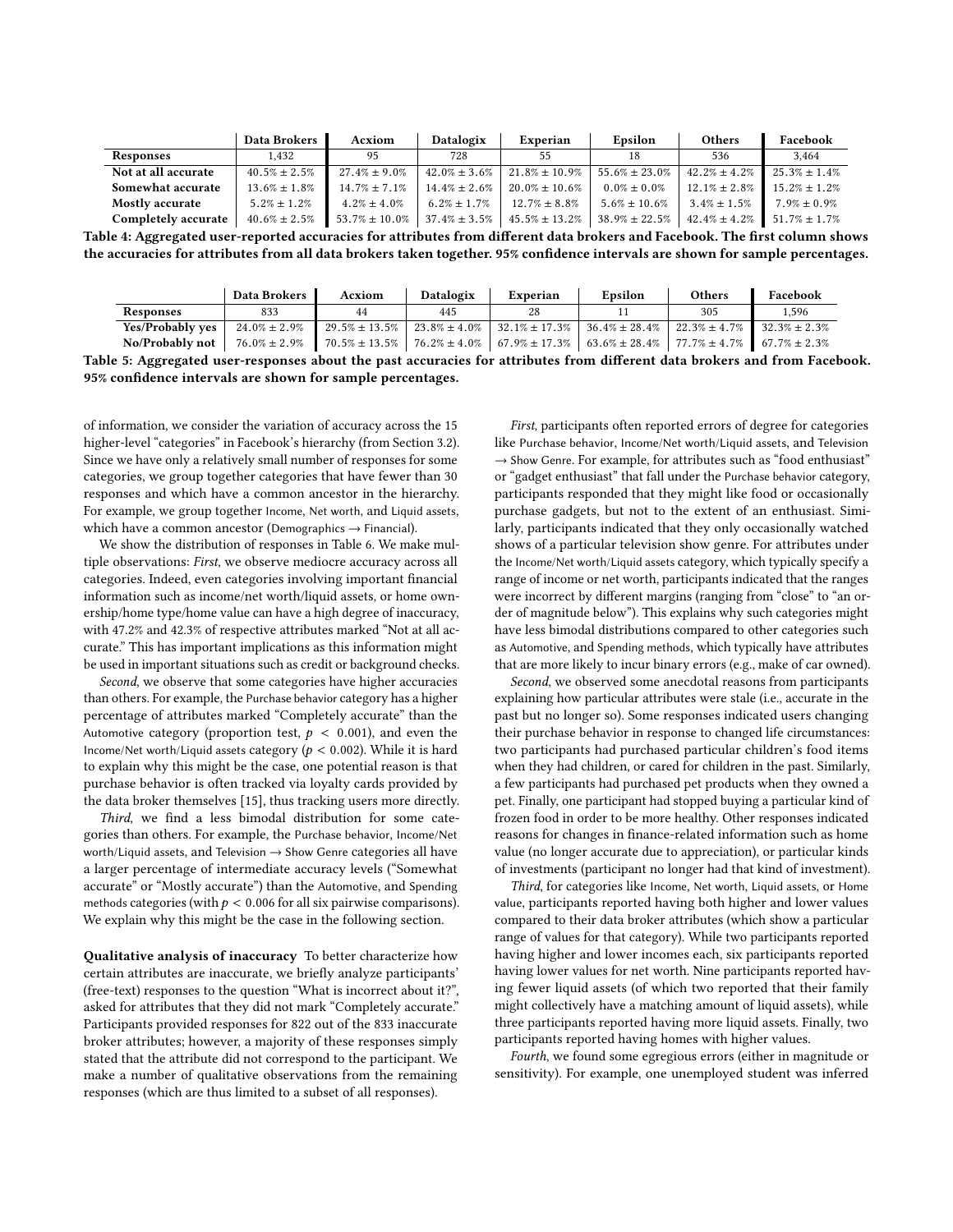<span id="page-9-0"></span>

| Category                            | Total | Not at all<br>accurate | Somewhat<br>accurate | Mostly<br>accurate | Completely<br>accurate |
|-------------------------------------|-------|------------------------|----------------------|--------------------|------------------------|
| Purchase behavior                   | 541   | $26.1\% \pm 3.7\%$     | $18.7\% \pm 3.3\%$   | $7.0\% \pm 2.2\%$  | $48.2\% \pm 4.2\%$     |
| Income/Net worth/Liquid assets      | 53    | $47.2\% \pm 13.4\%$    | $20.8\% \pm 10.9\%$  | $5.7\% \pm 6.2\%$  | $26.4\% \pm 11.9\%$    |
| Home Ownership/Home type/Home value | 111   | $42.3\% \pm 9.2\%$     | $6.3\% \pm 4.5\%$    | $1.8\% \pm 2.5\%$  | $49.5\% \pm 9.3\%$     |
| Automotive                          | 252   | $60.7\% \pm 6.0\%$     | $8.7\% \pm 3.5\%$    | $4.0\% \pm 2.4\%$  | $26.6\% \pm 5.5\%$     |
| Spending methods                    | 141   | $35.5\% \pm 7.9\%$     | $6.4\% \pm 4.0\%$    | $2.1\% \pm 2.4\%$  | $56.0\% \pm 8.2\%$     |
| B2B Company size/Industry           | 48    | $66.7\% \pm 13.3\%$    | $6.2\% \pm 6.8\%$    | $8.3\% \pm 7.8\%$  | $18.8\% \pm 11.0\%$    |
| Charitable donations                | 27    | $40.7\% \pm 18.5\%$    | $18.5\% \pm 14.7\%$  | $3.7\% \pm 7.1\%$  | $37.0\% \pm 18.2\%$    |
| Financial $\rightarrow$ Investments | 50    | $56.0\% \pm 13.8\%$    | $14.0\% \pm 9.6\%$   | $4.0\% \pm 5.4\%$  | $26.0\% \pm 12.2\%$    |
| Television $\rightarrow$ Show Genre | 119   | $37.8\% \pm 8.7\%$     | $21.0\% \pm 7.3\%$   | $5.9\% \pm 4.2\%$  | $35.3\% \pm 8.6\%$     |
| Behaviors $\rightarrow$ Travel      | 38    | $39.5\% \pm 15.5\%$    | $10.5\% \pm 9.8\%$   | $5.3\% \pm 7.1\%$  | $44.7\% \pm 15.8\%$    |

Behaviors <sup>→</sup> Travel <sup>38</sup> <sup>39</sup>.5% <sup>±</sup> <sup>15</sup>.5% <sup>10</sup>.5% <sup>±</sup> <sup>9</sup>.8% <sup>5</sup>.3% <sup>±</sup> <sup>7</sup>.1% <sup>44</sup>.7% <sup>±</sup> <sup>15</sup>.8% Table 6: Aggregate user-reported accuracies for attributes corresponding to different "categories" of information. The first column shows a description of the different categories of information, while the remaining columns show the aggregate distribution of user responses. 95% confidence intervals are shown for sample percentages.

to be a C-Suite (i.e., top level) executive, while another two unemployed participants (one of whom was a student) were inferred to be corporate executives. Finally, a few participants who were non-drinkers were inferred to be likely to buy alcoholic beverages.

#### 5 DISCUSSION

Implications of findings Recent policy is moving in the direction of requiring greater transparency and accuracy of data collection; for example, the principles of the General Data Protection Regulation (GDPR) in the European Union require organizations collecting personal data to ensure "lawfulness, fairness and transparency" and to ensure "the personal data is accurate and up-to-date, having regard to the purposes for which it's processed, and correct it if not" [\[43\]](#page-10-53). In this light, the findings in this paper about the coverage and lack of accuracy of information collected by data brokers calls for greater efforts from the brokers to (a) allow people to control and correct what data is collected about them, and (b) warn consumers of their data about cases where the data may not be accurate.

Future applicability of methodology Facebook removed partner categories as of October 2018 [\[4\]](#page-10-10), meaning that it is no longer possible to study the coverage and accuracy of data brokers via Facebook's advertising platform. However, our methodology is still applicable on other platforms such as Twitter, which offers similar categories sourced from Acxiom and Oracle Data Cloud [\[32\]](#page-10-54).

In addition, our methodology could also be used to study the coverage and accuracy of information internally gathered by online advertising platforms such as Facebook, Google, and Twitter, themselves. The existing transparency mechanisms of these platforms, revealing collected user information, have been shown to reveal an incomplete view to users [\[2,](#page-10-13) [17,](#page-10-37) [54\]](#page-10-55). Thus, our methodology for studying accuracy using Treads could potentially reveal the accuracy of the data that these platforms have actually collected.

Ethics All our experiments were performed as per community ethical standards. Our experiments measuring the coverage of data brokers only rely on aggregate statistics about users, and thus do not involve collection of data about individual users.

For our experiments measuring the accuracy of data broker information (approved by Northeastern University's IRB), we take multiple precautions to ensure the privacy of participants. First, our

extension stores inferred attributes about participants locally (using their browser's local storage), and does not collect any personally identifying information from users. Second, participants are only required to answer questions they are comfortable answering; any attributes that participants are not comfortable answering questions about are not shared with our server. Third, we store the completed surveys in anonymized form. Fourth, users who unexpectedly see ads that explicitly state or imply their personal attributes might consider this a privacy violation. We address this concern by targeting the Treads that we run only to participants who have read our consent forms and signed up for our study, and obfuscating the targeting information in these Treads (as opposed to explicitly stating the targeting information directly).

# 6 CONCLUSION

The extent of data collection by online sites and offline data brokers, and the extent of linkage between online and offline identities of users are both crucial inputs to ongoing debates about user privacy. This paper used Facebook's advertising platform to (a) measure for the first time the actual extent of linkage between online (Facebook) identities and offline identities (as compiled by data brokers), (b) measure for the first time the coverage of data brokers from seven countries in a fine-grained manner, and (c) measure the accuracy of information from data brokers for U.S.-based users. Taken together, our analysis and results of the fine-grained coverage of data brokers provide new insights into the workings of data brokers, that can feed into ongoing privacy debates. We hope this paper serves as a starting point for more such analyses in the future.

#### 7 ACKNOWLEDGEMENTS

We thank the anonymous reviewers for their helpful comments. This research was supported in part by the Data Transparency Lab, by NSF grant CNS-1616234, by the French National Research Agency (ANR) through the ANR-17-CE23-0014 grant, by the ERC Advanced Grant "Foundations for Fair Social Computing" (No. 789373), and by a UMIACS contract under the partnership between the University of Maryland and DoD. Additionally, Elissa Redmiles acknowledges support from the National Science Foundation Graduate Research Fellowship Program under Grant No. DGE 1322106 and a Facebook Fellowship.